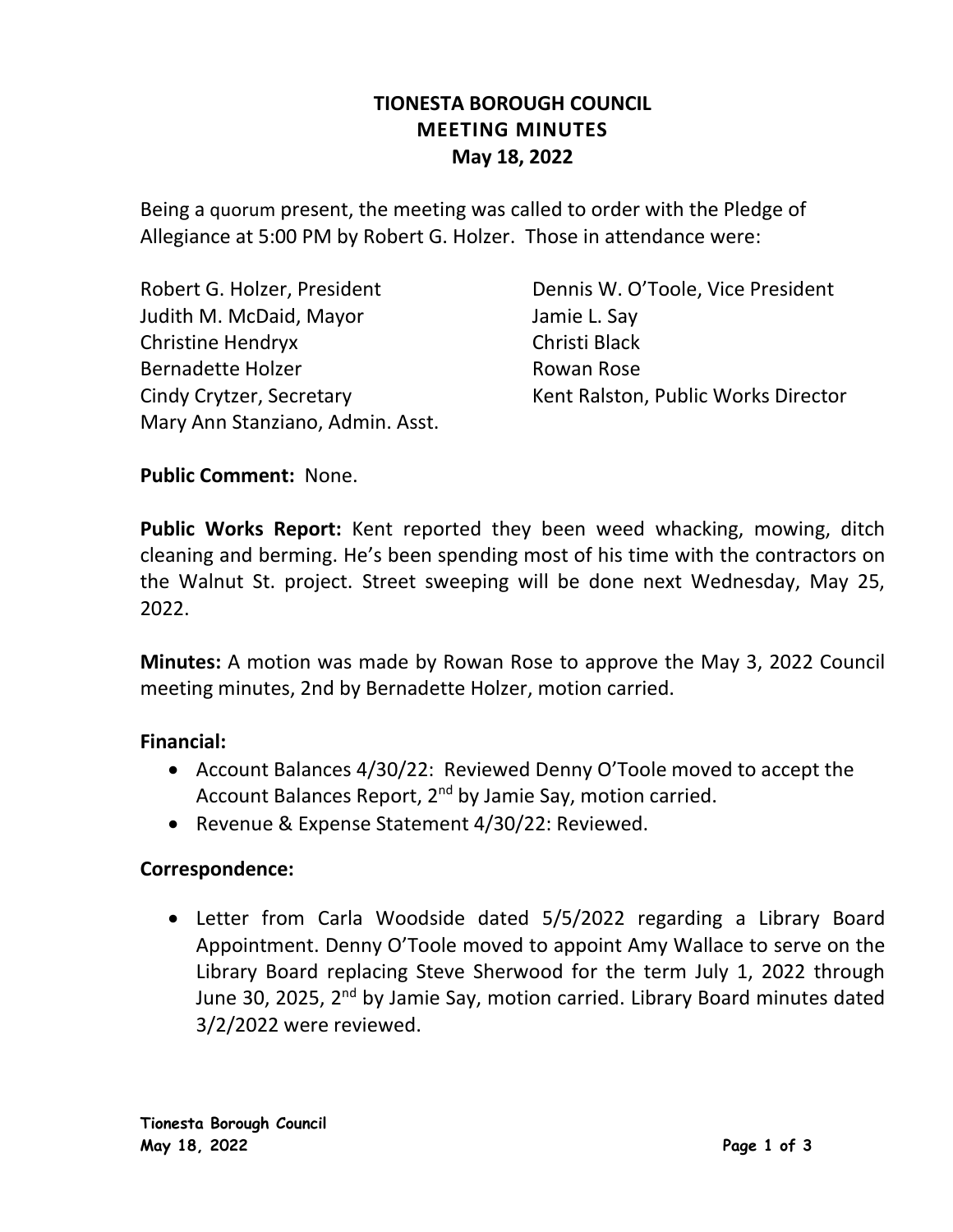# **Old Business:**

- **Payment from Forest County for 2021 Tax Collection:** Email from Borough solicitor, Andrea Stapleford to Cindy dated May 6, 2022 reviewed and discussed. The email states that the Commissioners, through their solicitor refuse to pay the \$1,057 due to the Borough for the collection of its 2021 real estate taxes. It is a long, established practice that the County pays each municipality's tax collector to collect taxes on behalf of the county. The Borough, through its office personnel collected and remitted all county real estate and per capita taxes paid to the Borough in 2021. The Borough remitted regular distributions to the County and was never compensated for its services as was all other municipal tax collectors in 2021. A Complaint was filed with the District Magistrate and a hearing is scheduled for June 16, 2022 @ 10:30 am. The Borough has spent about \$325 on legal fees so far to collect these funds and the Complaint requested legal fees be reimbursed to the Borough. Also discussed was to request to be on the agenda to speak at a Commission Meeting and Council members would attend the meeting to discuss the issue directly with the Commissioners. Bob Holzer moved to continue with the pending litigation,  $2<sup>nd</sup>$  by Christi Black. Roll Call vote as follows: Denny O'Toole, Aye; Christine Hendryx, Aye; Christi Black, Aye; Jamie Say, Aye; Bernadette Holzer, Aye; Rowan Rose, Aye; and Bob Holzer, Aye; motion carried.
- **GIS Mapping:** Field work done waiting on final product.
- **Walnut Street Storm Water Line Replacement:** In process.
- **Electronic Recycling:** Nothing new.
- **Enforcement Notices:** In process.
- **Council Run Rip-rap:** The funding for this stormwater project has been secured through the Forest County Conservation District.
- **Dale Street Water/Sewer Project:** Nothing New.
- **Library Stormwater/Sewer Project:** Engineer working on the DEP Permit.
- **Beach Park Equipment Project:** Equipment ordered.
- **Forest County Community Foundation Grant/Downtown Refresh:** Nothing New.

# **New Business:**

• **Bike Trail Signs:** The trail signs that were to be installed down by river haven't been done. After discussion, Bernadette and Mary Ann will address this with the Lions.